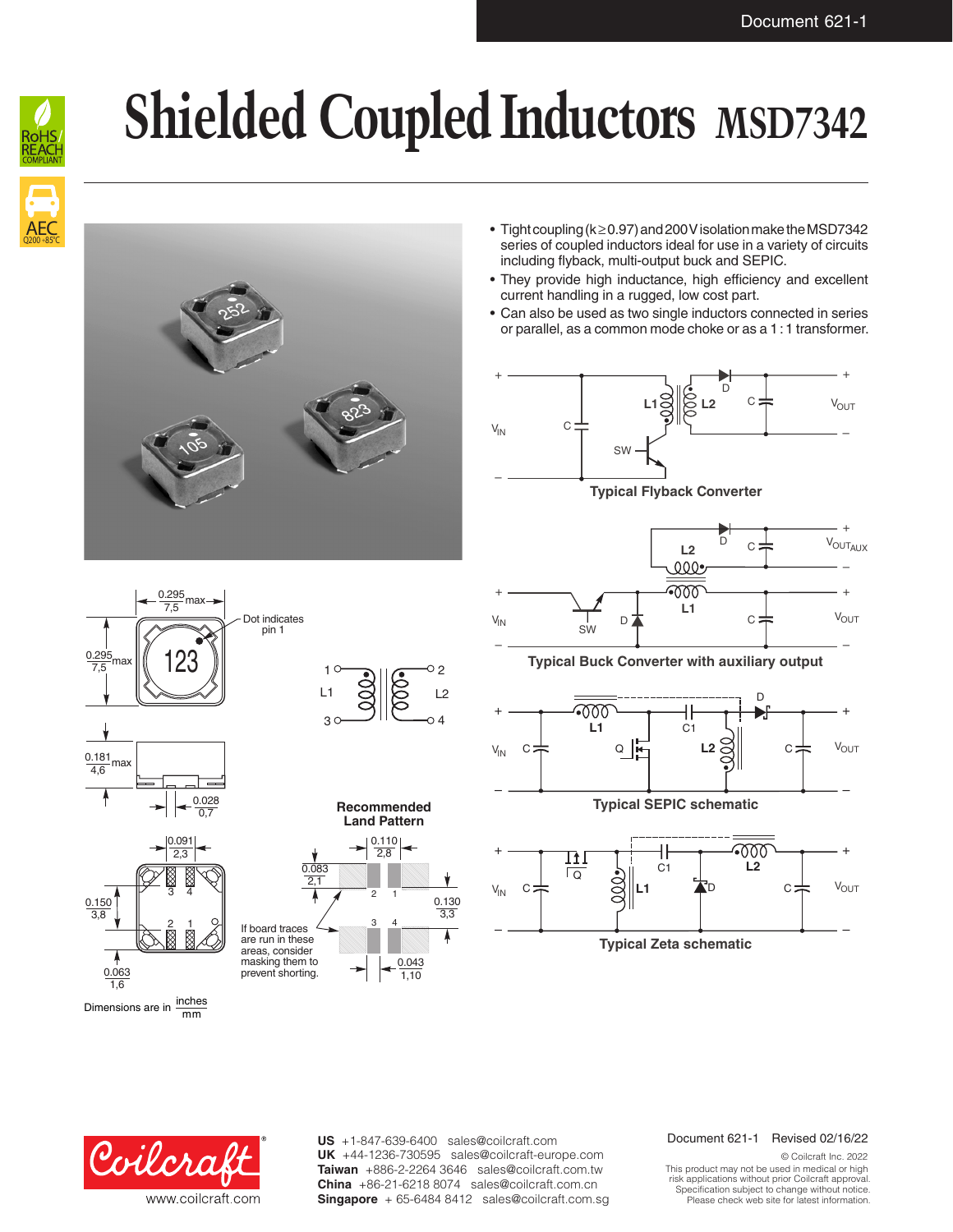

AEC Q200 +85°C

## **Shielded Coupled Inductors – MSD7342 Series**

|                          |                                                                                            |        |       | <b>Coupling</b> | Leakage                      | Isat $(A)$ <sup>6</sup> |             |             | Irms $(A)$                 |      |
|--------------------------|--------------------------------------------------------------------------------------------|--------|-------|-----------------|------------------------------|-------------------------|-------------|-------------|----------------------------|------|
| Part number <sup>1</sup> | Inductance <sup>2</sup> DCR max <sup>3</sup> SRF typ <sup>4</sup> coefficient<br>±20% (µH) | (Ohms) | (MHz) | typ             | $L$ typ <sup>5</sup><br>(µH) | 10%<br>drop             | 20%<br>drop | 30%<br>drop | both<br>windings7 winding8 | one  |
| MSD7342-252ML            | 2.5                                                                                        | 0.033  | 55    | 0.97            | 0.14                         | 6.0                     | 6.2         | 6.3         | 2.17                       | 3.06 |
| MSD7342-332ML            | 3.3                                                                                        | 0.037  | 43    | 0.99            | 0.09                         | 5.2                     | 5.3         | 5.4         | 2.05                       | 2.89 |
| MSD7342-472ML            | 4.7                                                                                        | 0.051  | 35    | 0.99            | 0.11                         | 4.1                     | 4.3         | 4.6         | 1.74                       | 2.46 |
| MSD7342-562ML            | 5.6                                                                                        | 0.063  | 32    | 0.99            | 0.09                         | 3.9                     | 4.1         | 4.2         | 1.57                       | 2.22 |
| MSD7342-682ML            | 6.8                                                                                        | 0.070  | 30    | 0.99            | 0.14                         | 3.7                     | 3.8         | 3.9         | 1.49                       | 2.10 |
| MSD7342-822ML            | 8.2                                                                                        | 0.075  | 27    | 0.98            | 0.25                         | 3.3                     | 3.4         | 3.5         | 1.44                       | 2.03 |
| MSD7342-103ML            | 10                                                                                         | 0.100  | 22    | 0.98            | 0.30                         | 2.8                     | 2.9         | 3.0         | 1.24                       | 1.76 |
| MSD7342-123ML            | 12                                                                                         | 0.120  | 20    | 0.98            | 0.36                         | 2.5                     | 2.6         | 2.7         | 1.14                       | 1.61 |
| MSD7342-153ML            | 15                                                                                         | 0.130  | 18    | 0.98            | 0.49                         | 2.2                     | 2.3         | 2.4         | 1.09                       | 1.54 |
| MSD7342-183ML            | 18                                                                                         | 0.170  | 15    | >0.99           | 0.16                         | 2.0                     | 2.2         | 2.3         | 0.95                       | 1.35 |
| MSD7342-223ML            | 22                                                                                         | 0.220  | 13.5  | >0.99           | 0.20                         | 1.9                     | 2.0         | 2.1         | 0.84                       | 1.19 |
| MSD7342-273ML            | 27                                                                                         | 0.250  | 12.0  | >0.99           | 0.20                         | 1.7                     | 1.8         | 1.9         | 0.79                       | 1.11 |
| MSD7342-333ML            | 33                                                                                         | 0.270  | 11.0  | >0.99           | 0.15                         | 1.5                     | 1.6         | 1.7         | 0.76                       | 1.07 |
| MSD7342-393ML            | 39                                                                                         | 0.380  | 10.0  | 0.99            | 0.70                         | 1.3                     | 1.4         | 1.5         | 0.64                       | 0.90 |
| MSD7342-473ML            | 47                                                                                         | 0.420  | 9.5   | >0.99           | 0.30                         | 1.2                     | 1.3         | 1.4         | 0.61                       | 0.86 |
| MSD7342-563ML            | 56                                                                                         | 0.460  | 8.7   | >0.99           | 0.51                         | 1.1                     | 1.2         | 1.3         | 0.58                       | 0.82 |
| MSD7342-683ML            | 68                                                                                         | 0.600  | 7.3   | >0.99           | 0.51                         | 1.0                     | 1.1         | 1.2         | 0.51                       | 0.72 |
| MSD7342-823ML            | 82                                                                                         | 0.680  | 6.2   | 0.99            | 1.17                         | 0.90                    | 1.00        | 1.1         | 0.48                       | 0.67 |
| MSD7342-104ML            | 100                                                                                        | 0.770  | 5.5   | >0.99           | 0.96                         | 0.80                    | 0.92        | 0.98        | 0.45                       | 0.63 |
| MSD7342-124ML            | 120                                                                                        | 1.03   | 4.5   | >0.99           | 0.61                         | 0.70                    | 0.80        | 0.90        | 0.39                       | 0.55 |
| MSD7342-154ML            | 150                                                                                        | 1.35   | 4.0   | >0.99           | 0.54                         | 0.65                    | 0.76        | 0.80        | 0.34                       | 0.48 |
| MSD7342-184ML            | 180                                                                                        | 1.52   | 3.8   | >0.99           | 0.75                         | 0.62                    | 0.66        | 0.73        | 0.32                       | 0.45 |
| MSD7342-224ML            | 220                                                                                        | 1.72   | 3.5   | >0.99           | 1.43                         | 0.59                    | 0.62        | 0.66        | 0.30                       | 0.42 |
| MSD7342-274ML            | 270                                                                                        | 2.41   | 3.3   | >0.99           | 1.56                         | 0.55                    | 0.57        | 0.60        | 0.25                       | 0.36 |
| MSD7342-334ML            | 330                                                                                        | 2.70   | 3.0   | >0.99           | 1.65                         | 0.49                    | 0.52        | 0.54        | 0.24                       | 0.34 |
| MSD7342-394ML            | 390                                                                                        | 3.05   | 2.8   | 0.99            | 4.73                         | 0.45                    | 0.47        | 0.50        | 0.23                       | 0.32 |
| MSD7342-474ML            | 470                                                                                        | 4.00   | 2.6   | 0.99            | 5.50                         | 0.41                    | 0.43        | 0.46        | 0.20                       | 0.28 |
| MSD7342-564ML            | 560                                                                                        | 4.43   | 2.5   | >0.99           | 4.85                         | 0.38                    | 0.40        | 0.42        | 0.19                       | 0.26 |
| MSD7342-684ML            | 680                                                                                        | 5.00   | 2.3   | 0.99            | 7.59                         | 0.36                    | 0.37        | 0.38        | 0.18                       | 0.25 |
| MSD7342-824ML            | 820                                                                                        | 6.80   | 2.2   | >0.99           | 8.01                         | 0.30                    | 0.32        | 0.35        | 0.15                       | 0.21 |
| MSD7342-105ML            | 1000                                                                                       | 7.80   | 2.0   | >0.99           | 8.69                         | 0.27                    | 0.29        | 0.31        | 0.14                       | 0.20 |

1. When ordering, please specify **termination** and **packaging** codes:

**MSD7342-105MLC**

**Termination: L** = RoHS compliant matte tin over nickel over phos bronze. Special order: **T** = RoHS tin-silver-copper (95.5/4/0.5) or **S** = non-RoHS tin-lead (63/37).

- **Packaging: C** = 7″ machine-ready reel. EIA-481 embossed plastic tape (250 parts per full reel). Quantities less than full reel available: in tape (not machine ready) or with leader and trailer (\$25 charge).
	- **D** = 13″ machine-ready reel. EIA-481 embossed plastic tape. Factory order only, not stocked (1000 parts per full reel).
	- **B** = Less than full reel. In an effort to simplify our part numbering system, Coilcraft is eliminating the need for multiple packaging codes. When ordering, simply change the last letter of your part number from B to D.
- 2. Inductance shown for each winding, measured at 100 kHz, 0.1 Vrms, 0 Adc on an Agilent/HP 4284A LCR meter or equivalent. When leads are connected in parallel, inductance is the same value. When leads are connected in series, inductance is four times the value.
- 3. DCR is for each winding. When leads are connected in parallel, DCR is half the value. When leads are connected in series, DCR is twice the value.
- 4. SRF measured using an Agilent/HP 4191A or equivalent. When leads are connected in parallel, SRF is the same value.
- 5. Leakage inductance is for L1 and is measured with L2 shorted.
- 6. DC current, at which the inductance drops the specified amount from its value without current. It is the sum of the current flowing in both windings.
- 7. Equal current when applied to each winding simultaneously that causes a 40°C temperature rise from 25°C ambient. This information is for reference only and does not represent absolute maximum ratings. To predict temperature rise go to [online calculator.](http://www.coilcraft.com/apps/loss_coupled/loss_1.cfm?family=msd7342)
- 8. Maximum current when applied to one winding that causes a 40°C temperature rise from 25°C ambient. This information is for reference only and does not represent absolute maximum ratings. To predict temperature rise go to [online calculator.](http://www.coilcraft.com/apps/loss_coupled/loss_1.cfm?family=msd7342)
- 9. Electrical specifications at 25°C.

Refer to Doc 639 "Selecting Coupled Inductors for SEPIC Applications." Refer to Doc 362 "Soldering Surface Mount Components" before soldering.

## **Coupled Inductor Core and Winding Loss Calculator**

This web-based utility allows you to enter frequency, peak-to-peak (ripple) current, and Irms current to predict temperature rise and overall losses, including core loss. [Go to online calculator](http://www.coilcraft.com/apps/loss_coupled/loss_1.cfm?family=msd7342)



 $US + 1-847-639-6400$  sales@coilcraft.com Please check our website for latest information. Document 621-2 Revised 02/23/11 **US** +1-847-639-6400 sales@coilcraft.com **UK** +44-1236-730595 sales@coilcraft-europe.com **Taiwan** +886-2-2264 3646 sales@coilcraft.com.tw **China** +86-21-6218 8074 sales@coilcraft.com.cn **Singapore** + 65-6484 8412 sales@coilcraft.com.sg

## Document 621-2 Revised 02/16/22

© Coilcraft Inc. 2022 This product may not be used in medical or high risk applications without prior Coilcraft approval. Specification subject to change without notice. Please check web site for latest information.